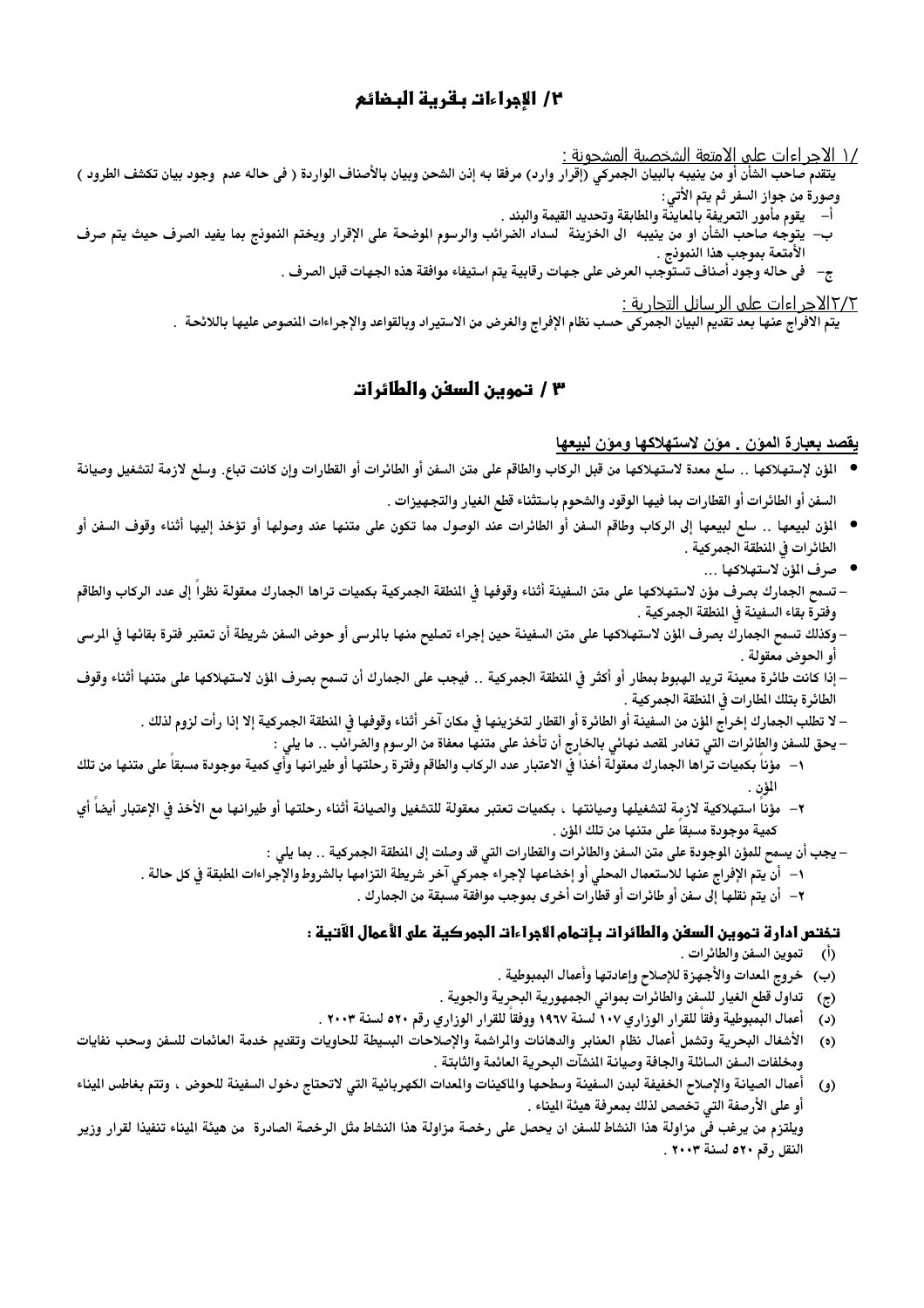## 1/۳ تموين السفن والطائرات

يقصد بتموين السفن والطائرات كافة احتياجاتها فيما عدا الوقود والسجائر سواء كانت وسيلة النقل مصرية او اجنبية حيث تتم اجراءات الوقود بجمرك البترول والسجائر بجمرك الدخان .

# ١/١/٣ تموين السفن والطائرات المعرية والأجنبية

## التموين ببضائع مصرية

- يتقدم أصحاب الشأن لإدارة تموين السفن والطائرات بطلب من أصل وصورتين مرفقا به بيان بالأصناف المراد دخولها .
- يقوم الموظف المختص بالإدارة بقيد الطلبات برقم مسلسل وتسليم صاحب الشأن الأصل وترسل صورة الى باب الدخول والاحتفاظ بصورة بعد التأشير على الاصل من مدير الإدارة لباب الدخول بالموافقة على دخول هذه الأصناف .
- بعد دخول البضائع يقوم مأمور التعريفة بالعاينة والطابقة على الكشف الرفق وفى حالة دخولها مباشرة لوسيلة النقل ترسل صحبة مندوب جمرك الى السفينة أو الطائرة ويعاد اصل الطلب الى ادارة تموين السفن بعد ختمه بخاتم وسيلة النقل باستلام الأصناف وفى حالة دخول هذه الاصناف الى مخزن تموين السفن بالدائرة الجمركية يتقدم صاحب الشأن عند الرغبة في إرسالها الى السفينة أو الطائرة بأصل الطلب لتعيين ملاحظ جمرك لصاحبة الاصناف الى السفينة او الطائرة ويعاد اصل الطلب الى الإدارة بعد ختمه من وسيلة النقل باستلام الأصناف .
	- عند عودة أصل الطلب بعد تمام استلام الأصناف وصورة الطلب من باب الدخول بعد دخول البضائع يتم سداد القيودات بعد الطابقة .

# التموين ببضائع أجنبية :

– البضائع الخزنة بمخازن داخل الدائرة الجمركية ( الموانئ الجوية والبحرية ) :

يتقدم صاحب الشأن بطلب تموين مرفقا به بيان بالأصناف الراد تموين السفن والطائرة بها الى اللجنة الجمركية التواجدة بالخزن من اصل وصوره حيث تقوم اللجنة بالماينة والخصم من قيودات الخزن وإرسال البضائع الى وسيلة النقل صحبة مندوب جمرك بعد تحصيل العوائد الستحقة وتختم بخاتم وسيلة النقل

بعد استلام البضائع بالسفينة أو الطائرة وغلق الخزن بالسيل الجمركي وعودة أصل الطلب مختوم بخاتم الوسيلة الى الخزن تتولى اللجنة الجمركية بالخزن حفظ الاصل وسداد قيوداتها وإرسال صورة من الطلب مرفقا به بيان الأصناف الى إدارة تموين السفن بالقطاع لسداد قيوداتها .

يتلاحظ ان تتم هذه الاجراءات على كافه السلع الأجنبية ومنها السجائر على ان يراعى جرد هذه الأصناف عند دخولها الخزن جردا كاملا وقيدها بالحاسب الالى الخاص بالخزن بمعرفة اللجنة الجمركية التواجدة بالخزن مع مراعاة الاجراءات الخاصة بالإيداعات.

# البـضائع المخزنـة بـمخازن جمركية خارج الدوائر الجمركية

يتقدم صاحب الشأن لدير جمرك الايداعات الخاصة بأقرار جمركى نظام ترانزيت مرفقا به طلب تموين من اصل وصورة حيث تتم اجراءات النقل بنظام الترانزيت ويسلم لصاحب الشأن اصل طلب الإرسال واصل طلب التموين ويحتفظ بالصورة بجمرك الايداعات الخاصة وتنقل البضائع مباشرة الى وسيلة النقل ويؤشر بالاستلام عل طلب الارسال ويختم طلب التموين بخاتم وسيلة النقل حيث يسلم اصل طلب التموين الى ادارة تموين السفن لسداد القيودات .

# المرتجع :

## 1لمرتجع من تموينـ1ت السفن :–

يفرق في هذا الشأن بين الرتجع من تموينات محلية الصنع والرتجع من التموينات الخزنة سواء بمخازن داخل الدوائر الجمركية أو خارجها أجنبية الصنع . المرتجع من تموينات محلية :-

يسمَّح بـه خلال ٢٤ ساعة من التسليم للباخرة بشرط الحصول على إفادة معتمدة بخاتم وتوقيع الربان بالأصناف الرتجعة أما ما يرد بعد الدة السابقة فيجب أن يرفق مع إفادة الربان الموقعة والمختومة طلب من التوكيل اللاحي والتثبت من العينية ، وأنه ليس لها مثيل أجنبي وإقرار صاحب الشأن بعدم رد ضريبة المبيعات عنها .

# المرتجع من تموينات الترانزيت :–

يستوفى بشأنها الشروط السابقة مع تقدم صاحب الشأن أو من ينيبه للجنة الإيداع بمخزن الترانزيت بطلب إرتجاع والتأشير من اللجنة إلى قسم التموين بتسليم أصل طلب التموين لندوب جمرك الإيداع ثم يحرر إذن دخول بعد إجراء الكشف والطابقة وإثبات النتيجة على أصل وصورة الطلب وإذن الدخول وتسليم أصل طلب التموين وصورة إذن الدخول لقسم التموين لتسديد القيودات.

# ٢/٣ خروم الأجمزة والمعدات للإصلام والصيانـة والعودة .

للتعامل بهذا النظام يجب على اصحاب الشان استيفاء الاتبي :

- استخراج رخصة إصلاح وصيانة كالتي تصدر من مجالس ادارت هيئات المواني طبقا لقرار وزير النقل رقم ٦٨٠لسنه٢٠٠١.
- يمكن لصاحب الشأن ان يقدم خطاب ضمان دائري لصلحة الجمارك تخصم منه مستحقات الجمارك وتضاف عندما تعاد الأصناف الفرج عنها للإصلاح ، ويمكن تقديم ضمان عن كل آله أو ۖ جهاز يراد الإفراج عنة للإصلاح .
	- يخصص لكل صاحب شأن دفتر او ملف بالحاسب الالى بإدارة تموين السفن والطائرات يوضح به بيانات صاحب الشأن والضمان القدم .
	- يتقدم صاحب الشأن بطلب لمدير إدارة تموين السفن موضحا به بيان الأصناف المراد الإفراج عنها للصيانة وموعد عودتها وبيان الضمان القدم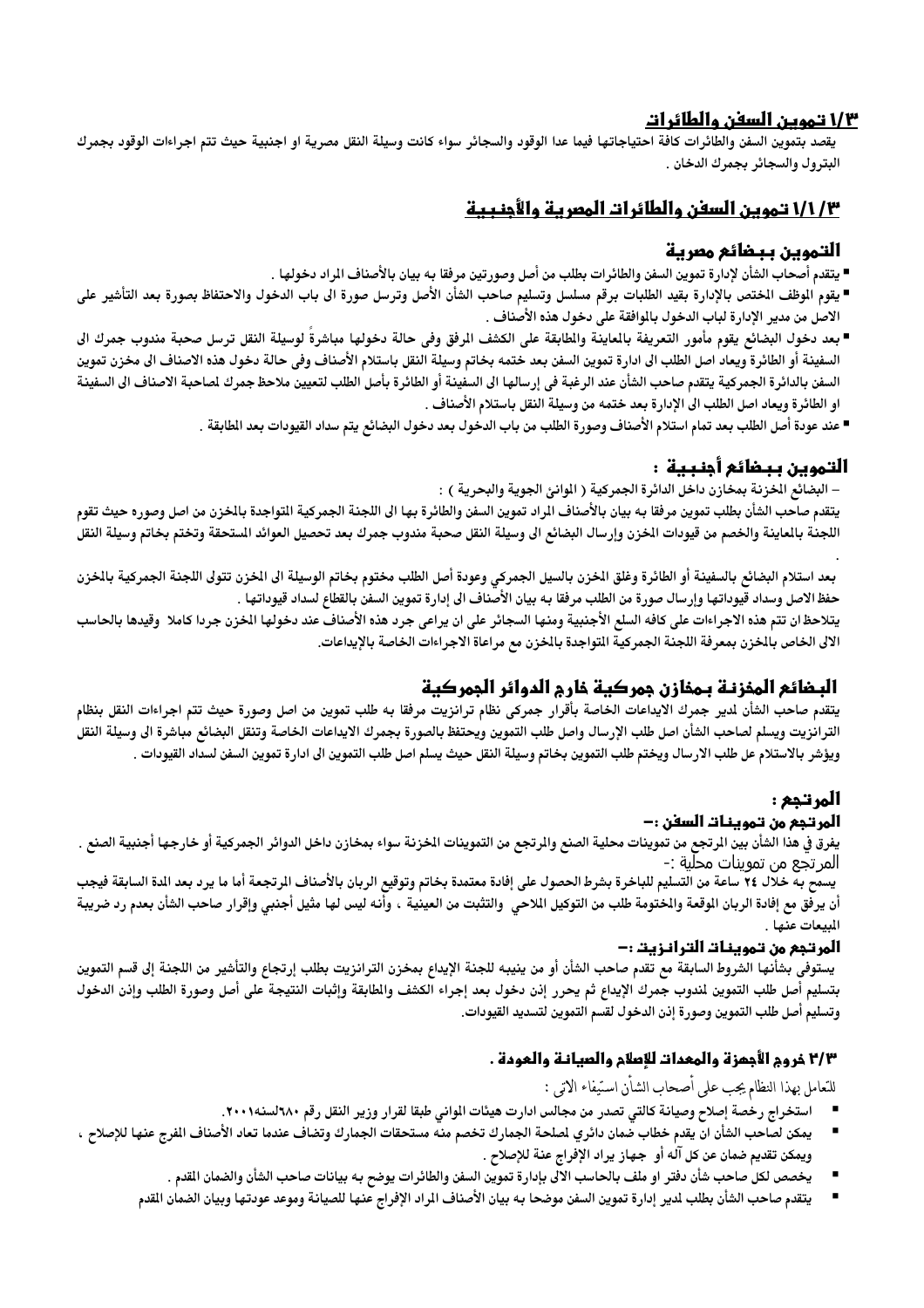- يقوم مأمور التعريفة بالماينة والطابقة وتقدير الضرائب والرسوم المستحقة حيث يتم خصمها من الضمان ، وفي حالة الضمان الدائري تخطر إدارة الكفالات بالضرائب والرسوم المستحقة لخصمها من الضمان وفي حالة الضمان الوحيد يرسل الى ادارة الكفالات بعد قيد بياناته في الدفتر او اللف الخاص بصاحب الشأن .
- بعد العاينة والطابقة وتحصيل الضمان اللازم يؤشر بمعرفة إدارة تموين السفن والطائرات على طلب صاحب الشأن بالإفراج عن الأصناف مع ختم الطلب بخاتم الادارة .
	- باب الصرف تتم الطابقة والصرف والقيد بدفتر حوادث الباب ببيانات الأصناف النصرفة .
	- عند عودة الاصناف بعد اصلاحها يتقدم صاحب الشأن بطلب لادارة تموين السفن او الطائرات من اصل وصورة موضحا به بيانات الاصناف العادة .
- يقوم مأمور التعريفة بادارة تموين السفن بمراجعة بيانات الاصناف على القيودات بالإدارة وفي حالة الطابقة يؤشر على الاصل و الطلب الإذن بالدخول
- عند دخول الاصناف تقيد بدفتر حوادث الباب ويؤشر على الاصل والطلب بالدخول ويسلم الاصل لصاحب الشأن وترسل الصورة الى ادارة تموين السفن p او الطائرات .
- بعد وصول صورة الطلب من باب الدخول وتقديم اصل الطلب من صاحب الشأن تتم الماينة والطابقة ويتم اتخاذ اجراءات رد الضمان او اضافة القيمة الى الضمان الدائري .

#### ٣/٣ تصدير وإعادة تصدير الأمتعة الشخصية

أمتعة ومتعلقات شخصية وهى التي تخص الصريين القيمين بالخارج او الأجانب القيمين بمصر أو هدايا او مشتريات الأجانب والصريين الغادرين ومشتريات السياح وتتم عليها الاجراءات بنظام الصادر النهائي بجمرك الصادر .

أ– يتقدم صاحب الشأن او من ينيبه بتحرير اقرار جمركي صادر مرفقا به :

- ١. إذن شحن .
- ٢. بيان بالأصناف المدرة .
- ٣. حواز السفر او الهوية الشخصية وصورة منه .
- ٤. توكيل من صاحب الشأن في حاله عدم وجوده .

ب ـ تتم عملية الراجعة والطابقة ويسلم لصاحب الشأن او من ينيبه أصل انن إفراج الصادر مرفقا بة بيان بالأصناف وترسل صورة انن الإفراج لباب الدخول .

جـ – **فق هاله التصدير المبـاشر :** بعد دخول البضاعة تشكل لجنة من مأمور التعريفة ومأمور الحركة للمعاينة والطابقة وترسل صحبة مندوب الجمرك لتسليمها لوسيلة النقل ويعاد اصل إنن الإفراج مرفقا به اذن الشحن بعد تمام التصدير ومختوما بخاتم وسيلة النقل حيث يتم سداد قيودات الاقرارات الجمركية .

د ـ فق ه**الة التخزين قبل التصدير** : تخزن الرسالة بالخزن بعد الدخول ويعاد صورة اذن الإفراج من باب الدخول للمنطقة اللوجستية . عند سحب الرساله من الخزن لشحنها يتقدم صاحب الشأن او من ينيبه للمنطقة اللوجستية بأصل اذنّ الافراج حيث تتم الماينة والطابقة وترسل صحبة مندوب الجمرك الى وسيلة النقل .

بعد تمام الشحن وختم اصل انن الصادر بخاتم وسيلة النقل يعاد مرفقا به اذن الشحن للمنطقة اللوجستية لسداد قيوداتة .

#### أمتِعة شخصية مصحرة مؤمّتاً:

وهي الأمتعة التي تخص الصريين العاملين بالخارج او الدبلوماسيين الصريين وتتم عليها الاجراءات النوة عنها بالبند ( ١ ) .

#### مع مراعاة :

ان يرفق بمستندات الإقرار خطاب جهة العمل او خطاب وزارة الخارجية للدبلوماسيين ،تحرر استمارة ١٢٦ ك . م وتسلم لصاحب الشأن مرفقا بها صورة معتمدة ببيان الاصناف الصدرة ويوضح على البيان رقم الاستمارة ١٢٦ ك . م .

#### امتعة شخصية معاد تصدير ما .

وهى الأمتعة التى سبق ورودها موقوفات برسم اعادة التصدير والتى عادة تخص الخبراء والدبلوماسيين الاجانب العاملين بمصر وتتم عليها الاجراءات المنوه عنها بالبند ( ١ ) مع مراعاة تقديم صورة طبق الاصل من شهادة الوارد للمطابقة أو خطاب من وزارة الخارجية بالاصناف الصدرة في حاله الدبلوماسيين الأجانب .

# ٤/٣ اعادة تصدير سيارات الركوب الذامة :

# ( تتم بـوحدة الإفراج المؤقت بـجمرك1لسيار1ت ) .

# أ – إ<u>عادة تصدير السيارات الواردة بـموجب دفاتر مرور دولية :</u>

يتقدم صاحب الشأن او من ينيبه بإقرار صادر مرفقا به المستندات الآتية :

- صورة من دفتر المرور الدولي ( الاصل للاطلاع ) .
	- اذن شحن .
	- $\blacksquare$ صورة من رخصة السيارة .
	- شهادة براءة ذمة من المرور .  $\blacksquare$
	- صورة من جواز السفر او الهوية الشخصية .

تعرض على وحدة الإفراج الؤقت بجمرك السيارات حيث تتم الراجعة والطابقة والتأكد من صلاحية رخصة تسيير السيارة وصلاحية الضمانات وتحصيل مقابل تعليق أداء الضريبة حتى تاريخه ويسلم لصاحب الشأن اذن افراج صادر وترسل الصورة لباب الدخول وتحصل اى غرامات قد تكون مستحقة قبل تسليم اذن افراج الصادر .